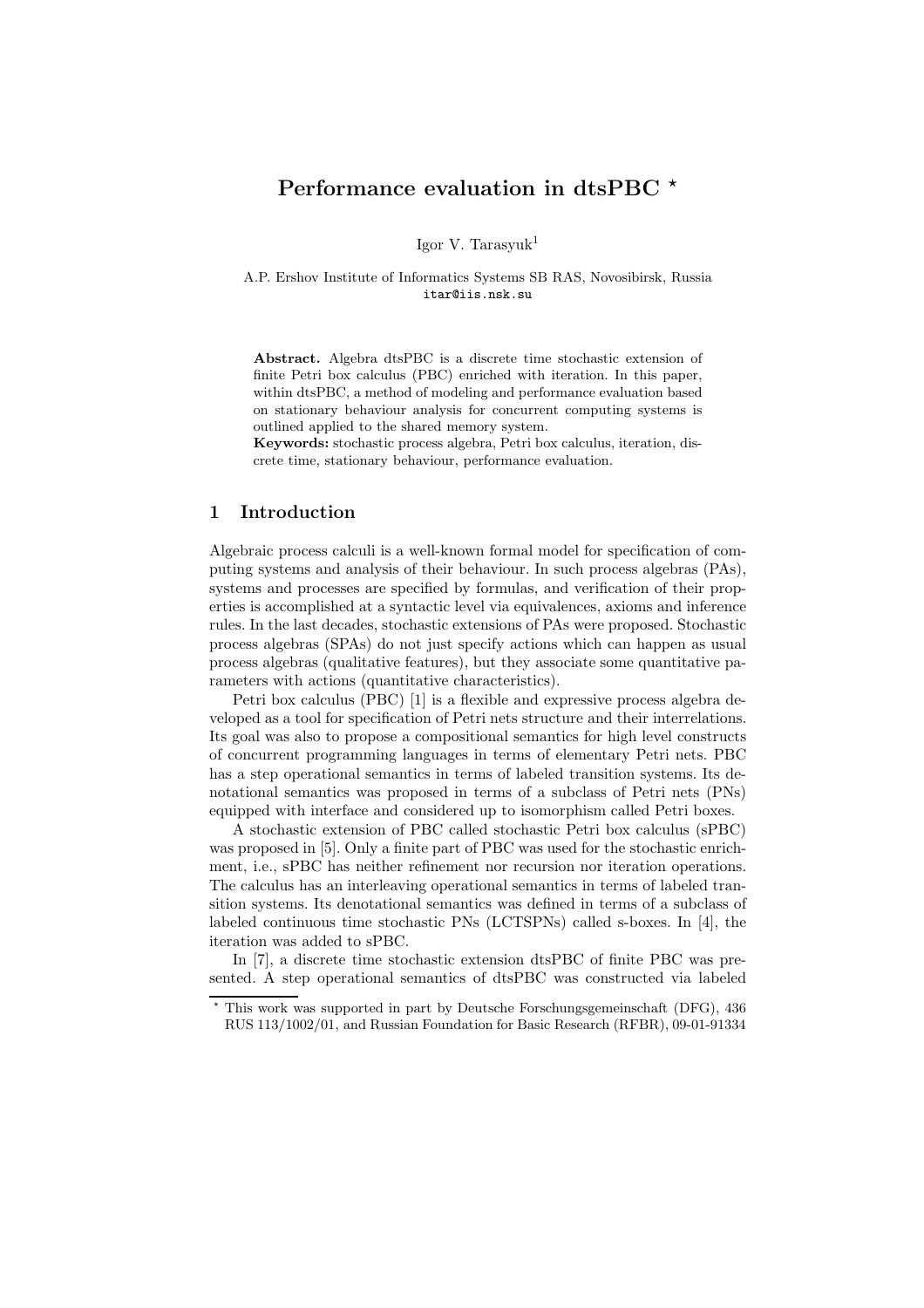probabilistic transition systems. Its denotational semantics was defined based on a subclass of labeled discrete time stochastic PNs (LDTSPNs) called dts-boxes. A variety of probabilistic equivalences were proposed and their interrelations were studied. In [6], the iteration operator was added to dtsPBC.

In this paper, we use dtsPBC with iteration as a basic model. First, we present syntax of the calculus. Second, we describe its operational semantics in terms of labeled transition systems and denotational semantics based on a subclass of LDTSPNs. Stationary behaviour of infinite stochastic processes within dtsPBC is described. For a system with two processors and common shared memory the performance indices are calculated based on steady state probabilities.

The paper is organized as follows. The syntax of dtsPBC is presented in Section 2. Section 3 describes its operational semantics and Section 4 presents its denotational semantics. In Section 5, a performance evaluation of stochastic processes is presented applied to the shared memory system. The concluding Section 6 summarizes the results obtained and outlines research perspectives.

## 2 Syntax

In this section, we propose the syntax of discrete time stochastic PBC (dtsPBC).

We denote the *set of all finite multisets* over X by  $N_f^X$ . Let  $Act = \{a, b, \ldots\}$ be the set of *elementary actions*. Then  $\widehat{Act} = \{\hat{a}, \hat{b}, \ldots\}$  is the set of *conjugated actions (conjugates)* such that  $a \neq \hat{a}$  and  $\hat{a} = a$ . Let  $\mathcal{A} = Act \cup \widehat{Act}$  be the set of *all actions*, and  $\mathcal{L} = \mathbb{N}_{f}^{\mathcal{A}}$  be the set of *all multiactions*. Note that  $\emptyset \in \mathcal{L}$ , this corresponds to the execution of a multiaction that contains no visible action names. The *alphabet* of  $\alpha \in \mathcal{L}$  is defined as  $\mathcal{A}(\alpha) = \{x \in \mathcal{A} \mid \alpha(x) > 0\}.$ 

An *activity (stochastic multiaction)* is a pair  $(\alpha, \rho)$ , where  $\alpha \in \mathcal{L}$  and  $\rho \in (0, 1)$ is the probability of the multiaction  $\alpha$ . The multiaction probabilities are used to calculate probabilities of state changes (steps) at discrete time moments. Let SL be the set of *all activities*. Let us note that the same multiaction  $\alpha \in \mathcal{L}$  may have different probabilities in the same specification. The *alphabet* of  $(\alpha, \rho) \in \mathcal{SL}$ is defined as  $\mathcal{A}(\alpha,\rho) = \mathcal{A}(\alpha)$ . For  $(\alpha,\rho) \in \mathcal{SL}$ , we define its *multiaction part* as  $\mathcal{L}(\alpha,\rho) = \alpha$  and its *probability part* as  $\Omega(\alpha,\rho) = \rho$ .

Activities are combined into formulas by the following operations: *sequential execution* ;, *choice*  $\lbrack \rbrack$ , *parallelism*  $\lbrack \rbrack$ , *relabeling*  $\lbrack f]$  of actions, *restriction* rs over a single action, *synchronization* sy on an action and its conjugate and *iteration* [∗∗] with three arguments: initialization, body and termination. First, the initialization subprocess is executed, then the body one is performed zero or more times, and, finally, the termination one is executed.

Relabeling functions  $f : A \to A$  are bijections preserving conjugates, i.e.,  $\forall x \in \mathcal{A}$   $f(\hat{x}) = f(x)$ . Let  $\alpha, \beta \in \mathcal{L}$  be two multiactions such that for some action  $a \in Act$  we have  $a \in \alpha$  and  $\hat{a} \in \beta$  or  $\hat{a} \in \alpha$  and  $a \in \beta$ . Then synchronization of  $\alpha$  and  $\beta$  by a is defined as  $\alpha \oplus_{a} \beta = \gamma$ , where

$$
\gamma(x) = \begin{cases} \alpha(x) + \beta(x) - 1, x = a \text{ or } x = \hat{a}; \\ \alpha(x) + \beta(x), \text{ otherwise.} \end{cases}
$$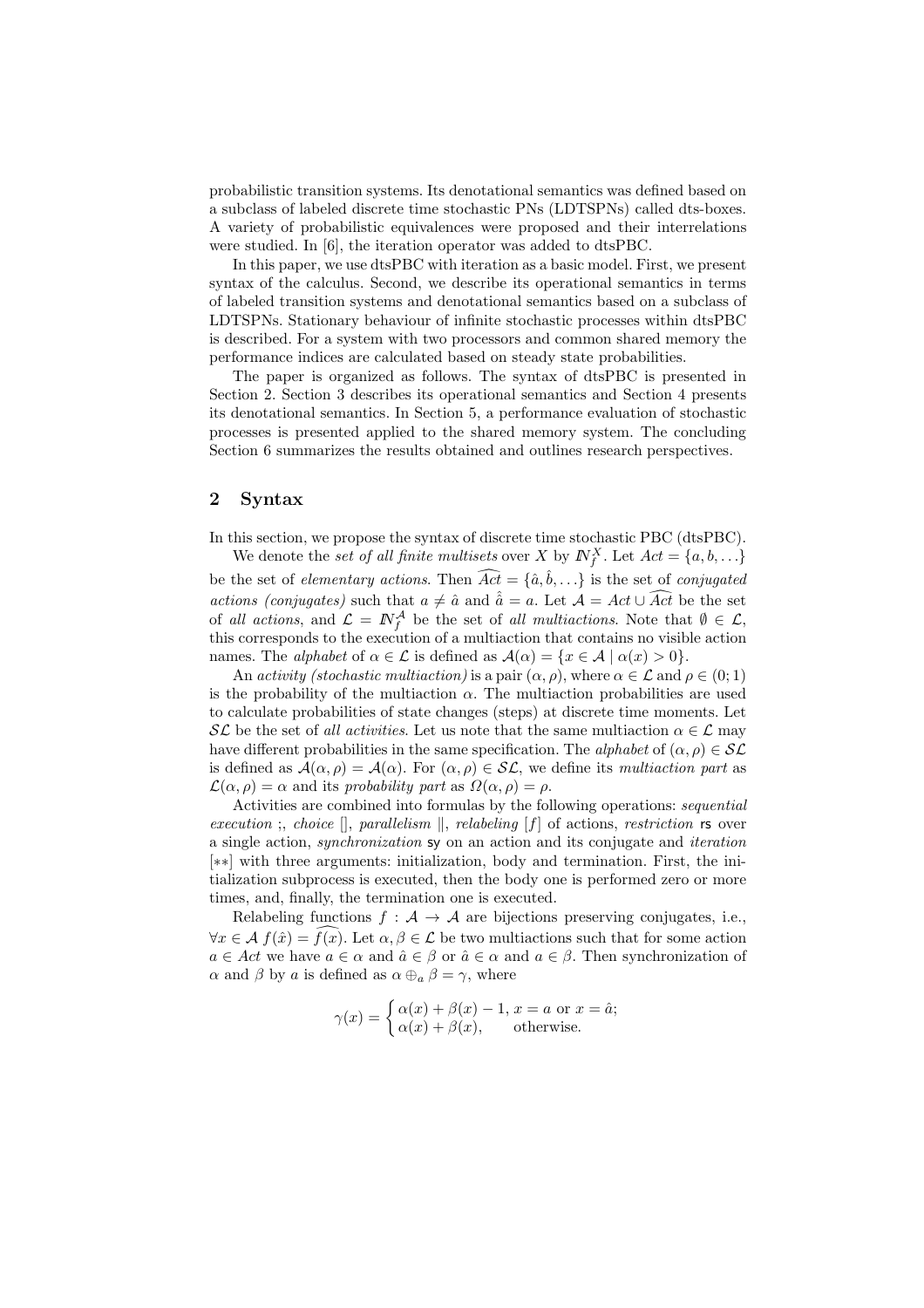Static expressions specify the structure of a system. They correspond to unmarked SPNs.

**Definition 1.** Let  $(\alpha, \rho) \in \mathcal{SL}$  and  $a \in Act$ . A static expression of dtsPBC is *defined as*

$$
E ::= (\alpha, \rho) | E; E | E | E | E | E | E | E | f | | E \text{ is a } | E \text{ sy a } | [E * E * E].
$$

StatExpr denotes the set of *all static expressions* of dtsPBC.

To make the grammar above unambiguous, one can add parentheses in the productions with binary operations:  $(E; E)$ ,  $(E||E)$ ,  $(E||E)$ . However, here and further we prefer the PBC approach and add them to resolve ambiguities only.

To avoid inconsistency of the iteration operator, we do not allow concurrency in the highest level of the second argument of iteration. This is not a severe restriction, since we can prefix parallel expressions by an activity with the empty multiaction and an appropriate probability.

**Definition 2.** Let  $(\alpha, \rho) \in \mathcal{SL}$  and  $a \in Act$ . A regular static expression of *dtsPBC is defined as*

 $D ::= (\alpha, \rho) | D: E | D[|D| | D[f] | D$  rs  $a | D$  sy  $a | [D * D * E].$  $E ::= (\alpha, \rho) | E; E | E | E | E | E | E | E | f | E \text{ is a } | E \text{ sy a } | [E * D * E].$ 

RegStatExpr denotes the set of *all regular static expressions* of dtsPBC.

Dynamic expressions specify the states of a system. They correspond to marked SPNs.  $\overline{E}$  denotes the *initial*, and  $\underline{E}$  denotes the *final* state of the process specified by a static expression  $E$ .

**Definition 3.** Let  $(\alpha, \rho) \in \mathcal{SL}$ ,  $a \in Act$  and  $E \in RegStatExpr$ . A regular dynamic expression *of dtsPBC is defined as*

$$
G ::= \overline{E} | \underline{E} | G; E | E; G | G[]E | E[]G | G[]G | G[f] | G \text{ is a } | G \text{ s y a } |
$$
  

$$
[G * E * E] | [E * G * E] | [E * E * G].
$$

RegDynExpr denotes the set of *all regular dynamic expressions* of dtsPBC. We shall consider regular expressions only and omit the word "regular".

## 3 Operational semantics

In this section, we construct the step operational semantics in terms of labeled probabilistic transition systems.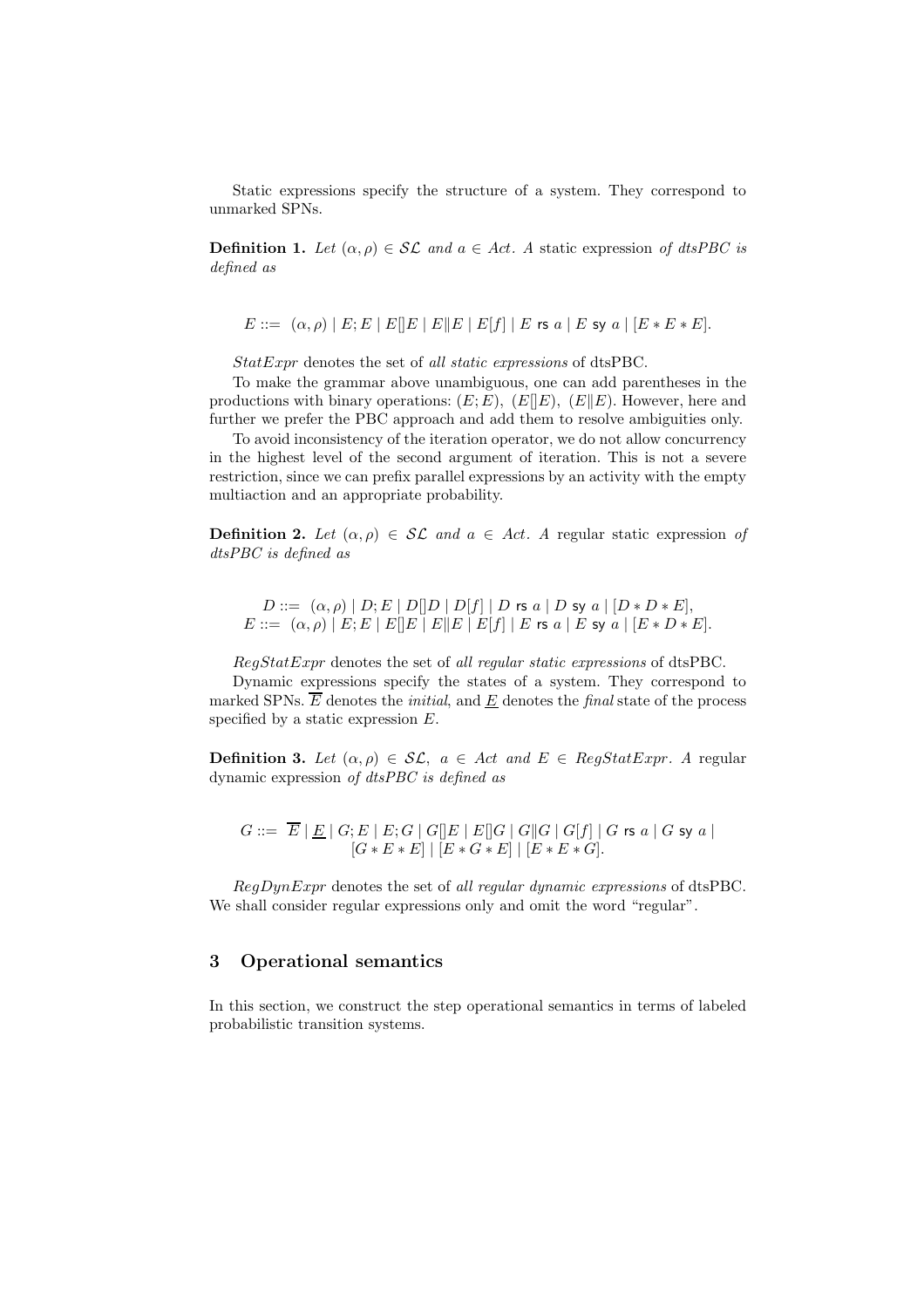#### 3.1 Inaction rules

Inaction rules describe expression transformations due to execution of empty multisets of activities, this does not change states of the corresponding processes.

First, we define inaction rules for overlined and underlined static expressions. Let  $E, F, K \in RegStatExpr$  and  $a \in Act$ .

| $\overline{E}; \overline{F} \xrightarrow{\theta} \overline{E}; F$                                                                                                                                                                           | $\underline{E}; F \xrightarrow{\theta} E; \overline{F}$                    | $E; \underline{F} \xrightarrow{\theta} \underline{E}; F$                                             |
|---------------------------------------------------------------------------------------------------------------------------------------------------------------------------------------------------------------------------------------------|----------------------------------------------------------------------------|------------------------------------------------------------------------------------------------------|
| $\overline{E}[\overline{F} \xrightarrow{\theta} E][F]$                                                                                                                                                                                      | $\overline{E}[\overline{F} \xrightarrow{\theta} E][\overline{F}]$          | $\underline{E}[[F \xrightarrow{\theta} E][F]$                                                        |
| $\underline{E}[[\underline{F} \xrightarrow{\theta} E][F]$                                                                                                                                                                                   | $\overline{E}[[\overline{F} \xrightarrow{\theta} E][\overline{F}]$         | $\underline{E}[[F \xrightarrow{\theta} E][F]$                                                        |
| $\overline{E}[f] \xrightarrow{\theta} \overline{E}[f]$                                                                                                                                                                                      | $\underline{E}[f] \xrightarrow{\theta} \overline{E}[f]$                    | $\underline{E}[[\underline{F} \xrightarrow{\theta} E][F]$                                            |
| $\overline{E}[f] \xrightarrow{\theta} \overline{E}$                                                                                                                                                                                         | $\overline{E}[f] \xrightarrow{\theta} \overline{E}[f]$                     | $\overline{E} \xrightarrow{\theta} \overline{E}$                                                     |
| $\overline{E} \xrightarrow{\text{rs a}} \xrightarrow{\theta} \overline{E} \xrightarrow{\text{rs a}}$                                                                                                                                        | $\overline{E} \xrightarrow{\text{sy a}} \xrightarrow{\theta} \overline{E}$ | $\overline{E} \xrightarrow{\text{sy a}} \xrightarrow{\theta} \overline{E} \xrightarrow{\text{rs a}}$ |
| $\overline{E} * F * K] \xrightarrow{\theta} [\overline{E} * F * K] [\underline{E} * F * K] \xrightarrow{\theta} [\overline{E} * \overline{F} * K] [\overline{E} * \overline{F} * K] \xrightarrow{\theta} [\overline{E} * \overline{F} * K]$ |                                                                            |                                                                                                      |
| $\overline{E} * \overline{E} * K] \xrightarrow{\theta} [\overline{E} * F * \over$                                                                                                                                                           |                                                                            |                                                                                                      |

Second, we propose inaction rules for dynamic expressions. Let  $E, F \in RegStatexpr$ ,  $G, H, \widetilde{G}, \widetilde{H} \in RegDynExpr$  and  $a \in Act$ .

$$
G \stackrel{\emptyset}{\rightarrow} G \quad \xrightarrow{G \stackrel{\emptyset}{\rightarrow} \widetilde{G}, \ o \in \{;,\,\} \atop G \circ \beta \stackrel{\emptyset}{\rightarrow} \widetilde{G} \circ E} \quad \xrightarrow{G \stackrel{\emptyset}{\rightarrow} \widetilde{G}, \ o \in \{;,\,\} \atop G \circ G \stackrel{\emptyset}{\rightarrow} \widetilde{G} \circ G} \quad \xrightarrow{G \stackrel{\emptyset}{\rightarrow} \widetilde{G}} \quad \xrightarrow{G \stackrel{\emptyset}{\rightarrow} \widetilde{G}} \quad \xrightarrow{G \stackrel{\emptyset}{\rightarrow} \widetilde{G}} \quad \xrightarrow{H \stackrel{\emptyset}{\rightarrow} \widetilde{H}} \quad \xrightarrow{H \stackrel{\emptyset}{\rightarrow} \widetilde{H}} \quad \xrightarrow{G \stackrel{\emptyset}{\rightarrow} \widetilde{G}} \quad \xrightarrow{G \stackrel{\emptyset}{\rightarrow} \widetilde{G}} \quad \xrightarrow{G \stackrel{\emptyset}{\rightarrow} \widetilde{G}} \quad \xrightarrow{G \stackrel{\emptyset}{\rightarrow} \widetilde{G}} \quad \xrightarrow{G \stackrel{\emptyset}{\rightarrow} \widetilde{G}} \quad \xrightarrow{G \stackrel{\emptyset}{\rightarrow} \widetilde{G}} \quad \xrightarrow{G \stackrel{\emptyset}{\rightarrow} \widetilde{G}} \quad \xrightarrow{G \stackrel{\emptyset}{\rightarrow} \widetilde{G}} \quad \xrightarrow{G \stackrel{\emptyset}{\rightarrow} \widetilde{G}} \quad \xrightarrow{G \stackrel{\emptyset}{\rightarrow} \widetilde{G}} \quad \xrightarrow{G \stackrel{\emptyset}{\rightarrow} \widetilde{G}} \quad \xrightarrow{G \stackrel{\emptyset}{\rightarrow} \widetilde{G}} \quad \xrightarrow{G \stackrel{\emptyset}{\rightarrow} \widetilde{G}} \quad \xrightarrow{G \stackrel{\emptyset}{\rightarrow} \widetilde{G}} \quad \xrightarrow{G \stackrel{\emptyset}{\rightarrow} \widetilde{G}} \quad \xrightarrow{G \stackrel{\emptyset}{\rightarrow} \widetilde{G}} \quad \xrightarrow{G \stackrel{\emptyset}{\rightarrow} \widetilde{G}} \quad \xrightarrow{G \stackrel{\emptyset}{\rightarrow} \widetilde{G}} \quad \xrightarrow{G \stackrel{\emptyset}{\rightarrow} \widetilde{G}} \quad \xrightarrow{G \stackrel{\emptyset}{\rightarrow} \widetilde{G}} \quad \xrightarrow{G \stackrel{\emptyset}{\rightarrow} \widetilde{
$$

The rule  $G \stackrel{\emptyset}{\to} G$  is intentionally included in the set of rules above. It reflects a non-zero probability to stay in a state at the next time moment, an essential feature of discrete time stochastic processes. The rule has no prototype in PBC.

A regular dynamic expression G is *operative* if no inaction rule can be applied to it, with the exception of  $G \stackrel{\emptyset}{\to} G$ . Note that any dynamic expression can be always transformed into a (not necessarily unique) operative one using inaction rules. Let OpRegDynExpr denote the set of *all operative regular dynamic expressions* of dtsPBC.

**Definition 4.** Let  $\simeq$   $=$   $(\stackrel{\emptyset}{\rightarrow} \cup \stackrel{\emptyset}{\leftarrow})^*$  be isomorphism of dynamic expressions in *dtsPBC. Thus, two dynamic expressions* G *and* G′ *are* isomorphic*, denoted by*  $G \simeq G'$ , if they can be reached from each other by applying inaction rules.

#### 3.2 Action rules

Action rules describe expression transformations due to execution of arbitrary multisets of activities, this can change states of the corresponding processes.

We propose action rules describing expression transformations due to the execution of multisets of activities. Let  $(\alpha, \rho), (\beta, \chi) \in \mathcal{SL}, E, F \in RegStatExpr$ ,  $G, H \in OpRegDynExpr, G, H \in RegDynExpr$  and  $a \in Act$ . Moreover, let  $\Gamma, \Delta \in \mathbb{N}_{f}^{\mathcal{SL}}$ . The *alphabet* of  $\Gamma \in \mathbb{N}_{f}^{\mathcal{SL}}$  is defined as  $\mathcal{A}(\Gamma) = \cup_{(\alpha,\rho) \in \Gamma} \mathcal{A}(\alpha)$ .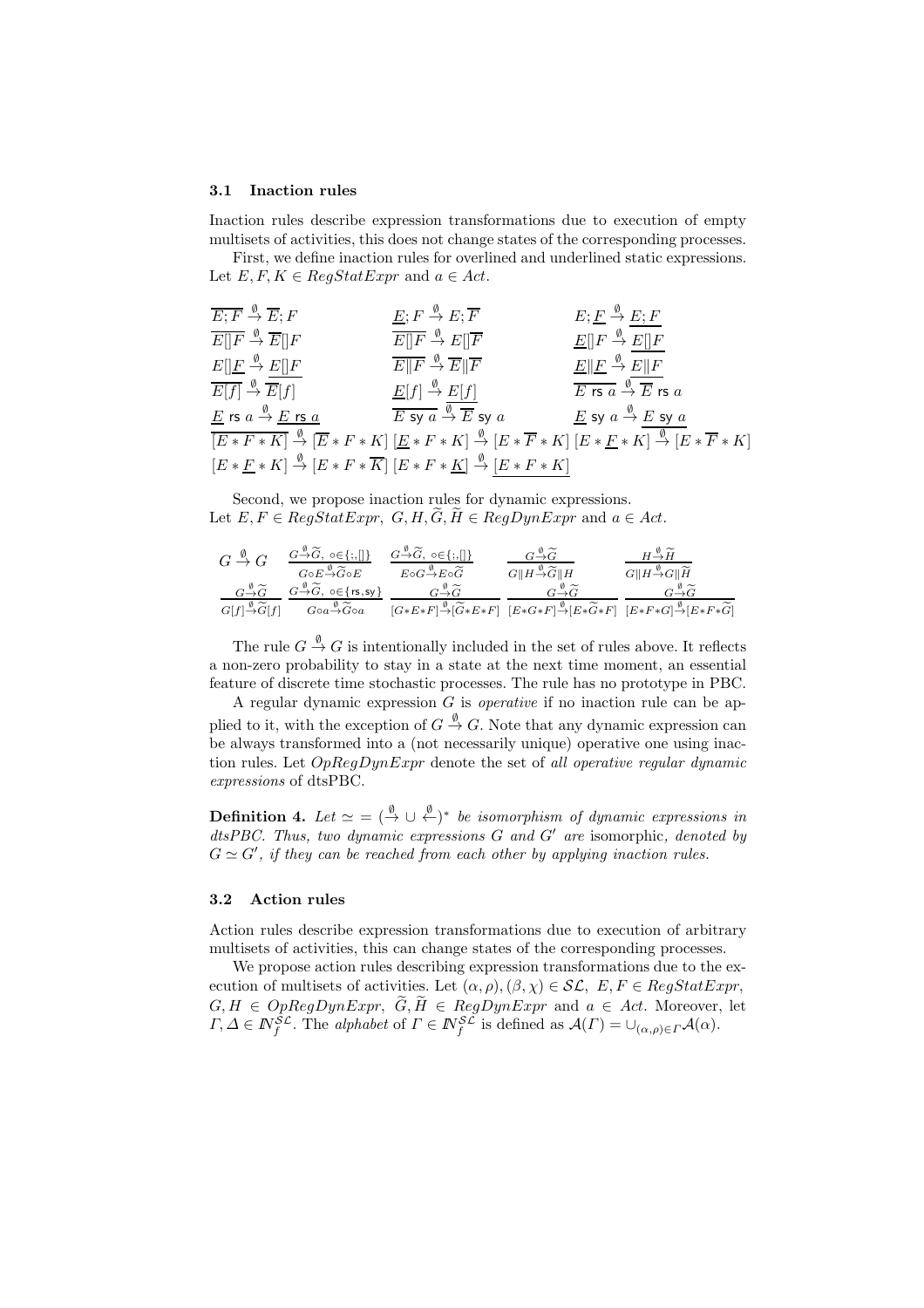

In the rule  $Sy2$  we multiply the probabilities of synchronized multiactions, it corresponds to the event intersection. The rule has no analogue in PBC.

#### 3.3 Transition systems

Now we define labeled probabilistic transition systems associated with dynamic expressions and used to define their operational semantics. Note that expressions can contain identical activities. To avoid technical difficulties, we can always enumerate coinciding activities from left to right in the syntax of expressions.

**Definition 5.** Let G be a dynamic expression. Then  $[G]_{\simeq} = \{H \mid G \simeq H\}$  is *the equivalence class of* G *w.r.t. isomorphism (the isomorphism class).*

*The* derivation set *of a dynamic expression* G*, denoted by* DR(G)*, is the*  $minimal\ set\ such\ that\ [G]_{\simeq}\ \in\ DR(G)\ \ or,\ if\ [H]_{\simeq}\ \in\ DR(G)\ \ and\ \ \exists\varGamma\ \ H\stackrel{\varGamma}{\to}\widetilde{H},$ *then*  $[H]_{\sim} \in DR(G)$ *.* 

Let G be a dynamic expression and  $s \in DR(G)$ . The set of *all multisets of activities executable in s* is defined as  $Exec(s) = \{ \Gamma \mid \exists H \in s \exists \widetilde{H} \ H \stackrel{\Gamma}{\rightarrow} \widetilde{H} \}.$ 

The probability that the activities from  $\Gamma \in \mathbb{E} \mathbb{E} \mathbb{E} \mathbb{E} \mathbb{E} \mathbb{E} \mathbb{E} \mathbb{E} \mathbb{E} \mathbb{E} \mathbb{E} \mathbb{E} \mathbb{E} \mathbb{E} \mathbb{E} \mathbb{E} \mathbb{E} \mathbb{E} \mathbb{E} \mathbb{E} \mathbb{E} \mathbb{E} \mathbb{E} \mathbb{E} \mathbb{E} \mathbb{E} \mathbb{E} \mathbb{E} \mathbb{E} \$ 

$$
PF(\Gamma, s) = \prod_{(\alpha, \rho) \in \Gamma} \rho \cdot \prod_{\{\{(\beta, \chi)\}\in \text{Exec}(s) | (\beta, \chi) \notin \Gamma\}} (1 - \chi).
$$

In the case  $\Gamma = \emptyset$  we define

$$
PF(\emptyset, s) = \begin{cases} \prod_{\{(\beta, \chi)\} \in E \text{vec}(s)} (1 - \chi), \ E \text{vec}(s) \neq \{\emptyset\}; \\ 1, \qquad \text{otherwise.} \end{cases}
$$

The probability that the activities from  $\Gamma \in \text{Exec}(s)$  *happen* in s is

$$
PT(\Gamma, s) = \frac{PF(\Gamma, s)}{\sum_{\Delta \in E}{\text{vec}(s)} PF(\Delta, s)}.
$$

The probability that the execution of *any* activities changes s to  $\tilde{s}$  is

$$
PM(s, \tilde{s}) = \sum_{\{ \Gamma \mid \exists H \in s \ \exists \widetilde{H} \in \tilde{s} \ H \to \widetilde{H} \}} PT(\Gamma, s).
$$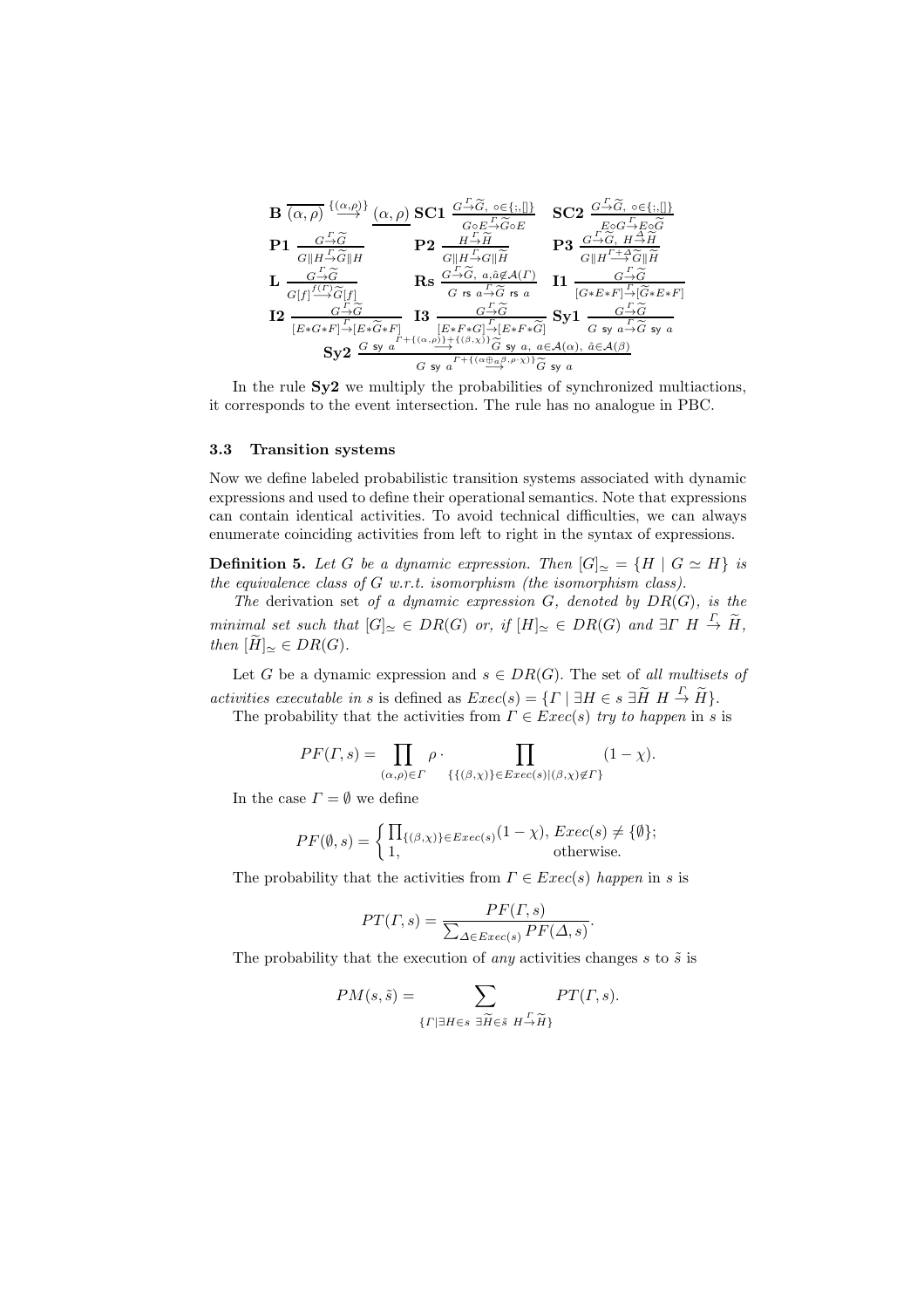Definition 6. *Let* G *be a dynamic expression. The* (labeled probabilistic) transition system *of* G *is a quadruple*  $TS(G) = (S_G, L_G, \mathcal{T}_G, s_G)$ *, where* 

- $-$  *the set of* states *is*  $S_G = DR(G);$
- − *the set of* labels *is*  $L_G ⊆ N_f^{\mathcal{SL}} \times (0; 1]$ ;
- $-$  *the set of* transitions *is*  $\mathcal{T}_G = \{(s, (\Gamma, PT(\Gamma, s)), \tilde{s}) \mid s \in DR(G),\}$
- $\exists H \in s \; \exists \widetilde{H} \in \tilde{s} \; H \stackrel{\Gamma}{\to} \widetilde{H} \};$
- $-$  *the* initial state *is*  $s_G = [G]_∼$ .

A transition  $(s, (\Gamma, \mathcal{P}), \tilde{s}) \in \mathcal{T}_G$  will be written as  $s \xrightarrow{\Gamma} \tilde{s}$ . It is interpreted as follows: the probability to change the state s to  $\tilde{s}$  in the result of executing  $\Gamma$ is  $\mathcal P$ . The step probabilities belong to the interval  $(0, 1]$ . The value 1 is the case when we cannot leave a state, and thus there exists the only transition from the state to itself. We write  $s \stackrel{\Gamma}{\to} \tilde{s}$  if  $\exists \mathcal{P} \ s \stackrel{\Gamma}{\to} \tilde{s}$  and  $s \to \tilde{s}$  if  $\exists \Gamma \ s \stackrel{\Gamma}{\to} \tilde{s}$ .

Note that  $\Gamma$  could be the empty set, and its execution does not change isomorphism classes. This corresponds to the application of inaction rules to the expressions from the isomorphism classes. We have to keep track of such executions called *empty loops*, because they have nonzero probabilities. This follows from the definition of  $PF(\emptyset, s)$  and the fact that multiaction probabilities cannot be equal to 1 as they belong to the interval  $(0, 1)$ .

**Definition 7.** Let  $G, G'$  be dynamic expressions,  $TS(G) = (S_G, L_G, \mathcal{T}_G, s_G)$ ,  $TS(G') = (S_{G'}, L_{G'}, \mathcal{T}_{G'}, s_{G'})$  *be their transition systems. A mapping*  $\beta : S_G \rightarrow$  $S_{G'}$  *is an* isomorphism *between*  $TS(G)$  *and*  $TS(G')$ *, denoted by*  $\beta : TS(G) \simeq$  $TS(G')$ , if  $\beta$  is a bijection such that  $\beta(s_G) = s_{G'}$  and  $\forall s, \tilde{s} \in S_G$   $\forall \Gamma$   $s \stackrel{\Gamma}{\rightarrow} p$  $\tilde{s} \Leftrightarrow \beta(s) \stackrel{\Gamma}{\rightarrow} \beta(\tilde{s})$ *. Two transition systems*  $TS(G)$  *and*  $TS(G')$  *are* isomorphic, *denoted by*  $TS(G) \simeq TS(G')$ *,* if  $\exists \beta : TS(G) \simeq TS(G')$ *.* 

Definition 8. *Two dynamic expressions* G *and* G′ *are* isomorphic w.r.t. transition systems, denoted by  $G =_{ts} G'$ , if  $TS(G) \simeq TS(G')$ .

Definition 9. *Let* G *be a dynamic expression. The* underlying discrete time Markov chain (DTMC) *of*  $G$ *, denoted by*  $DTMC(G)$ *, has the state space*  $DR(G)$ *and the transitions*  $s \rightarrow_{\mathcal{P}} \tilde{s}$ *, if*  $s \rightarrow \tilde{s}$  *and*  $\mathcal{P} = PM(s, \tilde{s})$ *.* 

### 4 Denotational semantics

In this section, we construct the denotational semantics in terms of a subclass of LDTSPNs called discrete time stochastic Petri boxes (dts-boxes).

Definition 10. *A* plain discrete time stochastic Petri box (plain dts-box) *is a*  $tuple N = (P_N, T_N, W_N, A_N), where$ 

- $-P_N$  *and*  $T_N$  *are finite sets of* places *and* transitions, *respectively, with*  $P_N \cup T_N \neq \emptyset$  and  $P_N \cap T_N = \emptyset$ ;
- $W_N : (P_N \times T_N) \cup (T_N \times P_N) \to \mathbb{N}$  *is a function describing the weights of* arcs *between places and transitions and vice versa;*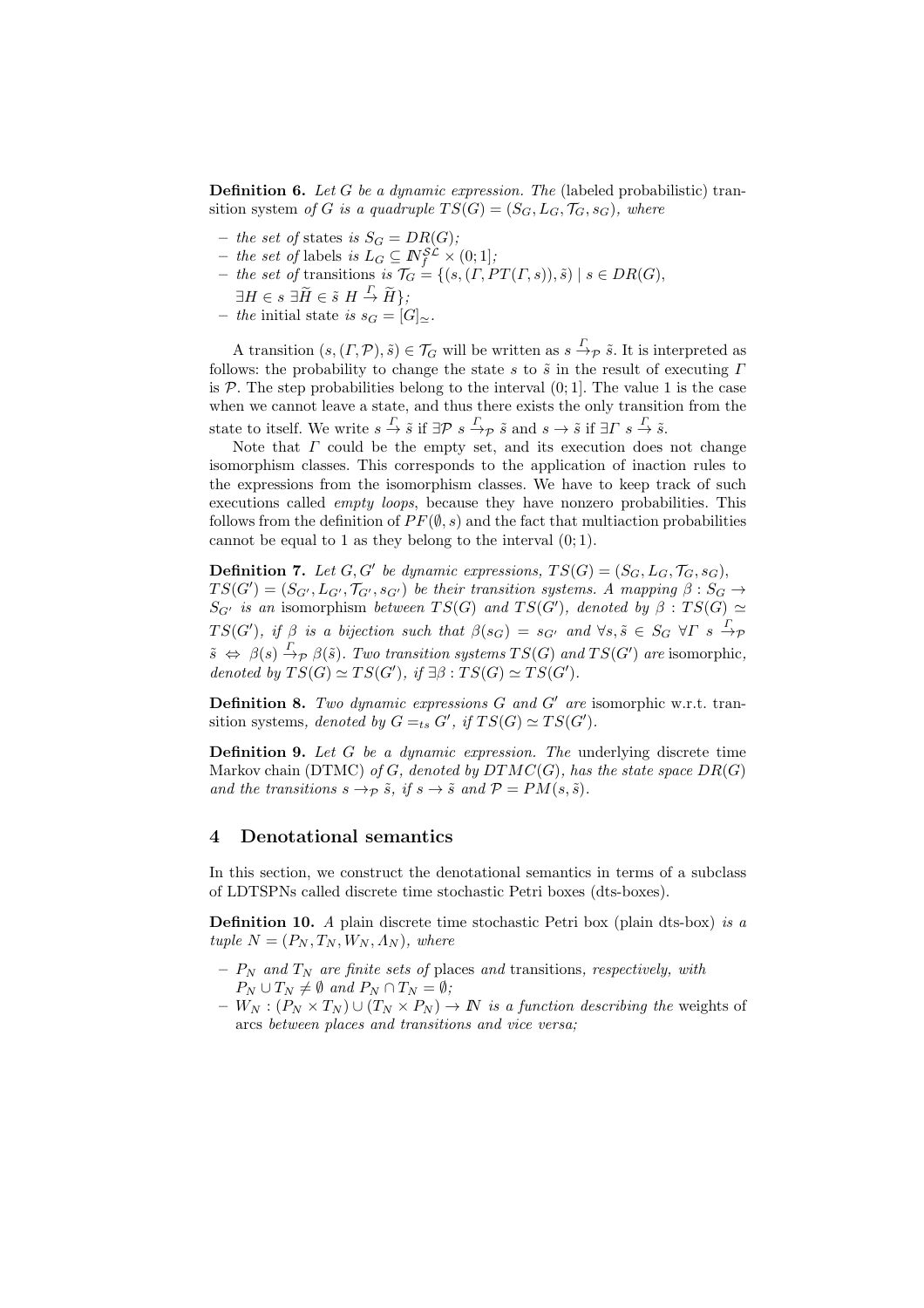$\Lambda_N$  *is the* place and transition labeling *function such that*  $\Lambda_N$  :  $P_N \to \{e, i, x\}$ *(it specifies* entry, internal *and* exit *places, respectively)* and  $\Lambda_N : T_N \to \mathcal{SL}$ *(it associates activities with transitions).*

Let  $t \in T_N$ ,  $U \in \mathbb{N}_{f}^{T_N}$ . The precondition  $\cdot^{\bullet}$  *and the* postcondition  $t^{\bullet}$  *of* t *are the multisets of places defined as*  $(\bullet t)(p) = W_N(p, t)$  *and*  $(t^{\bullet})(p) = W_N(t, p)$ *. The* precondition •U *and the* postcondition U • *of* U *are the multisets of places defined*  $as \bullet U = \sum_{t \in U} \bullet_t$  and  $U^{\bullet} = \sum_{t \in U} t^{\bullet}$ . We require that  $\forall t \in T_N \bullet_t \neq \emptyset \neq t^{\bullet}$ . In *addition, for the set of entry places of* N *defined as*  $\circ N = \{p \in P_N \mid \Lambda_N(p) = e\}$ *and the set of exit places of* N *defined as*  $N^{\circ} = \{p \in P_N \mid \Lambda_N(p) = x\}$  *we require that*  $\circ N \neq \emptyset \neq N^{\circ}$  *and*  $\bullet(\circ N) = \emptyset = (N^{\circ})^{\bullet}$ *.* 

A *marked plain dts-box* is a pair  $(N, M_N)$ , where N is a plain dts-box and  $M_N \in \mathbb{N}_{f}^{P_N}$  is the *initial marking*. We denote  $\overline{N} = (N, \degree N)$  and  $\underline{N} = (N, N^{\degree})$ . A marked plain dts-box  $(P_N, T_N, W_N, \Lambda_N, M_N)$  can be interpreted as the LDT-SPN  $(P_N, T_N, W_N, \Omega_N, L_N, M_N)$ , where  $\forall t \in T_N$   $\Omega_N(t) = \Omega(\Lambda_N(t))$  (*transition*) *probability* function) and  $L_N(t) = \mathcal{L}(\Lambda_N(t))$  (*transition labeling* function). The label  $\tau$  of transitions of an LDTSPN corresponds to the multiaction part  $\emptyset$  of activities that label transitions of the corresponding dts-box. The behaviour of marked dts-boxes follows from the firing rule of LDTSPNs.

To construct semantic function that associates a plain dts-box with every static expression of dtsPBC, we need to propose the *enumeration* function  $Enu: T_N \to \mathbb{N}^*$  that associates the numbers with transitions of a plain dts- $\Delta$  box N in accordance with the enumeration of activities of the underlying static expression. The structure of the plain dts-box corresponding to a static expression is constructed like in PBC, see [2]. I.e., we use simultaneous refinement and relabeling meta-operator (net refinement) in addition to the *operator dts-boxes* corresponding to the algebraic operations of dtsPBC and featuring transformational transition relabelings. In the definition of denotational semantics, we shall use standard constructions used for PBC. For convenience, we only use slightly different notation:  $\varphi$ ,  $\Theta$  and u stand for  $\rho$  (relabeling),  $\Omega$  (operator box) and v (transition name) from PBC setting, respectively.

The relabeling relations  $\varphi \subseteq \mathbb{N}_{f}^{\mathcal{SL}} \times \mathcal{SL}$  are defined as follows:

- $-\varphi_{id} = \{ (\{(\alpha, \rho)\}, (\alpha, \rho) \mid (\alpha, \rho) \in \mathcal{SL} \}$  is the *identity* relabeling;
- $-\varphi_{[f]} = \{ (\{(\alpha,\rho)\},(f(\alpha),\rho) \mid (\alpha,\rho) \in \mathcal{SL} \};$
- $-\varphi_{rs} a = \{ (\{(\alpha, \rho)\}, (\alpha, \rho) \mid (\alpha, \rho) \in \mathcal{SL}, \ a, \hat{a} \notin \mathcal{A}(\alpha) \};$
- $\varphi_{\text{sy } a}$  is the least relabeling relation in  $\varphi_{id}$  such that if  $(\Gamma, \{(\alpha + \{a\}, \rho)\}\in$  $\varphi_{\mathsf{sy}\, a}$  and  $(\Delta, \{(\beta + \{\hat{a}\}, \chi)\}\in \varphi_{\mathsf{sy}\, a}$  then  $(\Gamma + \Delta, \{(\alpha + \beta, \rho \cdot \chi)\}\in \varphi_{\mathsf{sy}\, a}$ .

Now we define the enumeration function  $Enu$ . Let  $Box_{dts}(E)$  =  $(P_E, T_E, W_E, \Omega_E, L_E)$  be the plain dts-box of a static expression E, and Enu<sub>E</sub> be the enumeration function for  $T_E$ .

 $-Box_{dts}(E \circ F) = \Theta_{\circ}(Box_{dts}(E),Box_{dts}(F)), \circ \in \{; , \|, \| \}.$  Since we do not introduce new transitions, we preserve the initial enumeration:  $Enu(t) = \begin{cases} Enu_E(t), t \in T_E; \\ E_{E2}(t), t \in T. \end{cases}$  $Enu<sub>F</sub>(t), t \in T<sub>F</sub>.$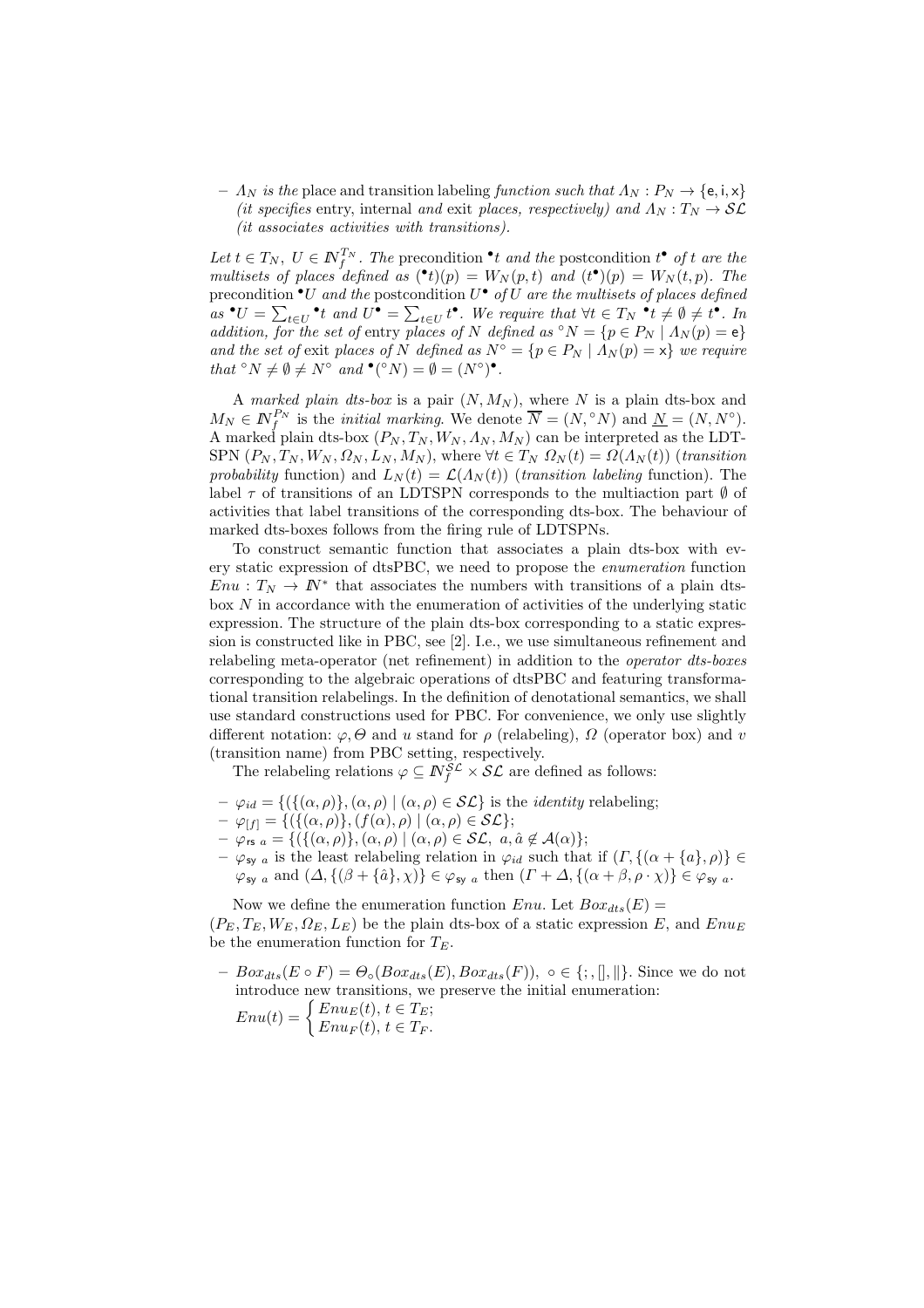- $-PiSat_{ts}(E[f]) = \Theta_{[f]}(Box_{dts}(E)).$  Since we only change the labels of some multiactions by a bijection, we preserve the initial enumeration:  $Enu(t) = Enu_E(t), t \in T_E.$
- $Box_{dts}(E \r{rs} a) = \Theta_{rs a}(Box_{dts}(E)).$  Since we remove all transitions labeled with multiactions containing  $\alpha$  or  $\hat{a}$ , this does not change the enumeration of the remaining transitions:  $Env(t) = Env_E(t), t \in T_E, a, \hat{a} \notin L_E(t)$ .
- $Box_{dts}(E \text{ sy } a) = \Theta_{\text{sy } a}(Box_{dts}(E))$ . Note that  $\forall v, w \in T_E$  with  $L_E(v)$  $\alpha + \{a\}, L_E(w) = \beta + \{\hat{a}\}\$ , the new transition t resulting from synchronization of v and w has the label  $L(t) = \alpha + \beta$ , probability  $\Omega(t) = \Omega_E(v) \cdot \Omega_E(w)$  and enumeration  $Env(t) = Env_E(v) \cdot Env_E(w)$ . The enumeration is defined as  $Env(t) = \begin{cases} Env_E(t), & t \in T_E; \\ E_{\text{max}}(t) & F_{\text{max}}(t) \end{cases}$

$$
Enu(t) = \begin{cases} Enu_E(v) \cdot Enu_E(w), \ t \text{ results from synchronization of } v, \ w. \\ Box_{dts}([E * F * K]) = \Theta_{[**]}(Box_{dts}(E), Box_{dts}(F), Box_{dts}(K)). \text{ Since we do not introduce new transitions, we preserve the initial enumeration:} \\ \text{Equation (Enu_E(t), t \in T_F)} \end{cases}
$$

$$
Enu(t) = \begin{cases} Enu_E(t), \ t \in T_E; \\ Enu_F(t), \ t \in T_F; \\ Enu_K(t), \ t \in T_K. \end{cases}
$$

**Definition 11.** Let  $(\alpha, \rho) \in \mathcal{SL}$ ,  $a \in Act$  and  $E, F, K \in RegStatExpr$ . The denotational semantics of dtsPBC is a mapping  $Box_{dts}$  from  $RegStatExpr$  into *the area of plain dts-boxes defined as follows:*

- *1.*  $Box_{dts}((\alpha, \rho)_i) = N_{(\alpha, \rho)_i};$
- 2.  $Box_{dts}(E \circ F) = \Theta_{\circ}(Box_{dts}(E),Box_{dts}(F)), \circ \in \{; , \|, \| \};$
- 3.  $Box_{dts}(E[f]) = \Theta_{[f]}(Box_{dts}(E));$
- 4.  $Box_{dts}(E \circ a) = \mathcal{O}_{oa}(Box_{dts}(E)), o \in \{rs, sy\};$
- *5.*  $Box_{dts}([E * F * K]) = \Theta_{[**]}(Box_{dts}(E), Box_{dts}(F), Box_{dts}(K)).$

For  $E \in RegStatexpr$ , let  $Box_{dts}(\overline{E}) = \overline{Box_{dts}(E)}$  and  $Box_{dts}(E) =$  $Box_{dts}(E)$ . Note that any dynamic expression can be decomposed into overlined or underlined static expressions or those without overlines and underlines, and the definition of dts-boxes is compositional.

Isomorphism is a coincidence of systems up to renaming of their components or states. Let  $\simeq$  denote isomorphism between transition systems or DTMCs and reachability graphs. Note that in this case, the names of transitions of the dtsbox corresponding to a static expression could be identified with the enumerated activities of the latter. For a dts-box N, we denote its *reachability graph* by  $RG(N)$  and its *underlying DTMC* by  $DTMC(N)$ .

Theorem 1. *[6] For any static expression* E

$$
TS(\overline{E}) \simeq RG(Box_{dts}(\overline{E})).
$$

Proposition 1. *[6] For any static expression* E

$$
DTMC(\overline{E}) \simeq DTMC(Box_{dts}(\overline{E})).
$$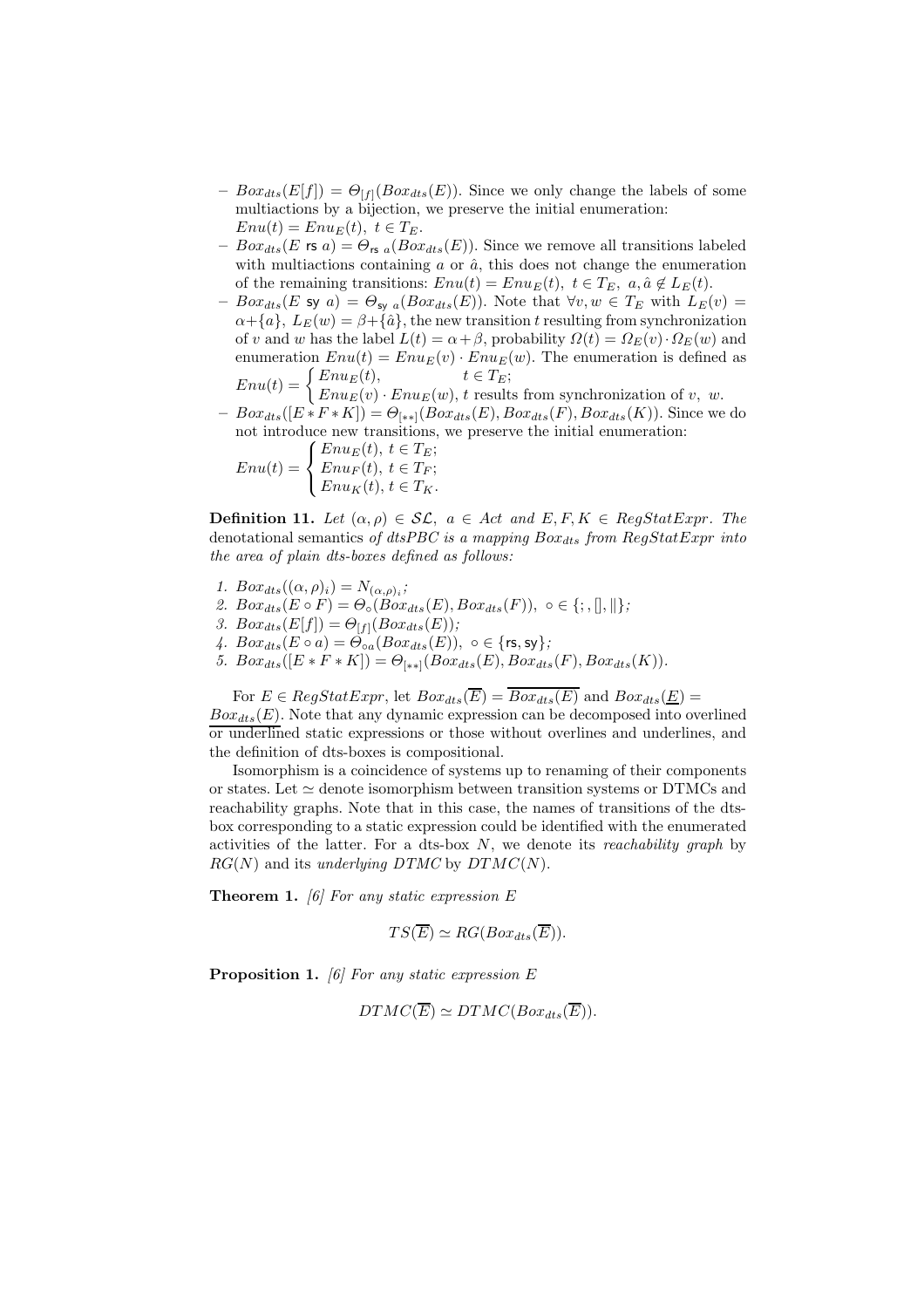### 5 Performance evaluation

Usually, stationary distribution is used for performance evaluation. Performance indices are then calculated based on the steady state probabilities.

#### 5.1 Empty loops

To identify processes with intuitively similar behavior and to apply standard constructions and techniques, we should abstract from infinite internal behaviour.

Let G be a dynamic expression. A transition system  $TS(G)$  can have loops going from a state to itself which are labeled by the empty set and have non-zero probability. Such *empty loop*  $s \xrightarrow{\emptyset} s$  appears when no activities occur at a time step, and this happens with some positive probability. Obviously, in this case the current state remains unchanged.

Let G be a dynamic expression and  $s \in DR(G)$ . The *probability to stay in* s due to k  $(k \geq 1)$  empty loops is  $(PT(\emptyset, s))^k$ . The probability to execute in s a *non-empty multiset of activities*  $\Gamma \in \text{Exec}(s) \setminus \{\emptyset\}$  *after possible empty loops* is

$$
PT^{*}(\Gamma, s) = PT(\Gamma, s) \cdot \sum_{k=0}^{\infty} (PT(\emptyset, s))^{k} = \frac{PT(\Gamma, s)}{1 - PT(\emptyset, s)}.
$$

The value  $k = 0$  in the summation above corresponds to the case when no empty loops occur. Note that  $PT^{*}(T, s) \leq 1$ , hence, it is really a probability, since  $PT(\emptyset, s) + PT(\Gamma, s) \leq PT(\emptyset, s) + \sum_{\Delta \in Exercise(s) \setminus \{\emptyset\}} PT(\Delta, s) =$  $\sum_{\Delta \in \text{Exec}(s)} PT(\Delta, s) = 1.$  Moreover,  $PT^*(\Gamma, s)$  defines a probability distribution, i.e.,  $\forall s \in DR(G)$   $\sum_{\Gamma \in Exercise(s) \setminus \{\emptyset\}} PT^*(\Gamma, s) = 1$ .

Definition 12. *The* (labeled probabilistic) transition system without empty loops  $TS^*(G)$  has the state space  $DR(G)$  and the transitions  $s \stackrel{\Gamma}{\Rightarrow}_{\mathcal{P}} \tilde{s}$ , if  $s \stackrel{\Gamma}{\rightarrow}$  $\tilde{s}, \Gamma \neq \emptyset \text{ and } \mathcal{P} = PT^*(\Gamma, s).$ 

We write  $s \stackrel{\Gamma}{\rightarrow} \tilde{s}$  if  $\exists \mathcal{P} \ s \stackrel{\Gamma}{\rightarrow} \tilde{s}$  and  $s \rightarrow \tilde{s}$  if  $\exists \Gamma \ s \stackrel{\Gamma}{\rightarrow} \tilde{s}$ .

Definition 13. *Two dynamic expressions* G *and* G′ *are* isomorphic w.r.t. transition systems without empty loops, *denoted by*  $G =_{ts*} G'$ , *if*  $TS^*(G) \simeq TS^*(G')$ .

Definition 14. *The* underlying DTMC without empty loops DTMC<sup>∗</sup> (G) *has the state space*  $DR(G)$  *and the transitions*  $s \rightarrow p \tilde{s}$ *, if*  $s \rightarrow \tilde{s}$ *, where*  $P = PM^*(s, \tilde{s})$ *and*

$$
PM^*(s, \tilde{s}) = \sum_{\{ \Gamma \mid s \to \tilde{s} \}} PT^*(\Gamma, s).
$$

Let  $N = (P_N, T_N, W_N, \Omega_N, L_N, M_N)$  be a LDTSPN and  $M, \widetilde{M} \in \mathbb{N}_f^{P_N}$ ,

 $t \in T_N$ ,  $U \subseteq T_N$ . Then the transition relations  $M \stackrel{U}{\rightarrow} \widetilde{M}$ ,  $M \stackrel{U}{\rightarrow} \widetilde{M}$ ,  $M \rightarrow \widetilde{M}$ ,  $M \rightarrow_{\mathcal{P}} M$ , the *reachability graph without empty loops*  $RG^*(N)$  and the *underlying DTMC without empty loops DTMC*<sup>\*</sup>(N) are defined like the corresponding notions for dynamic expressions.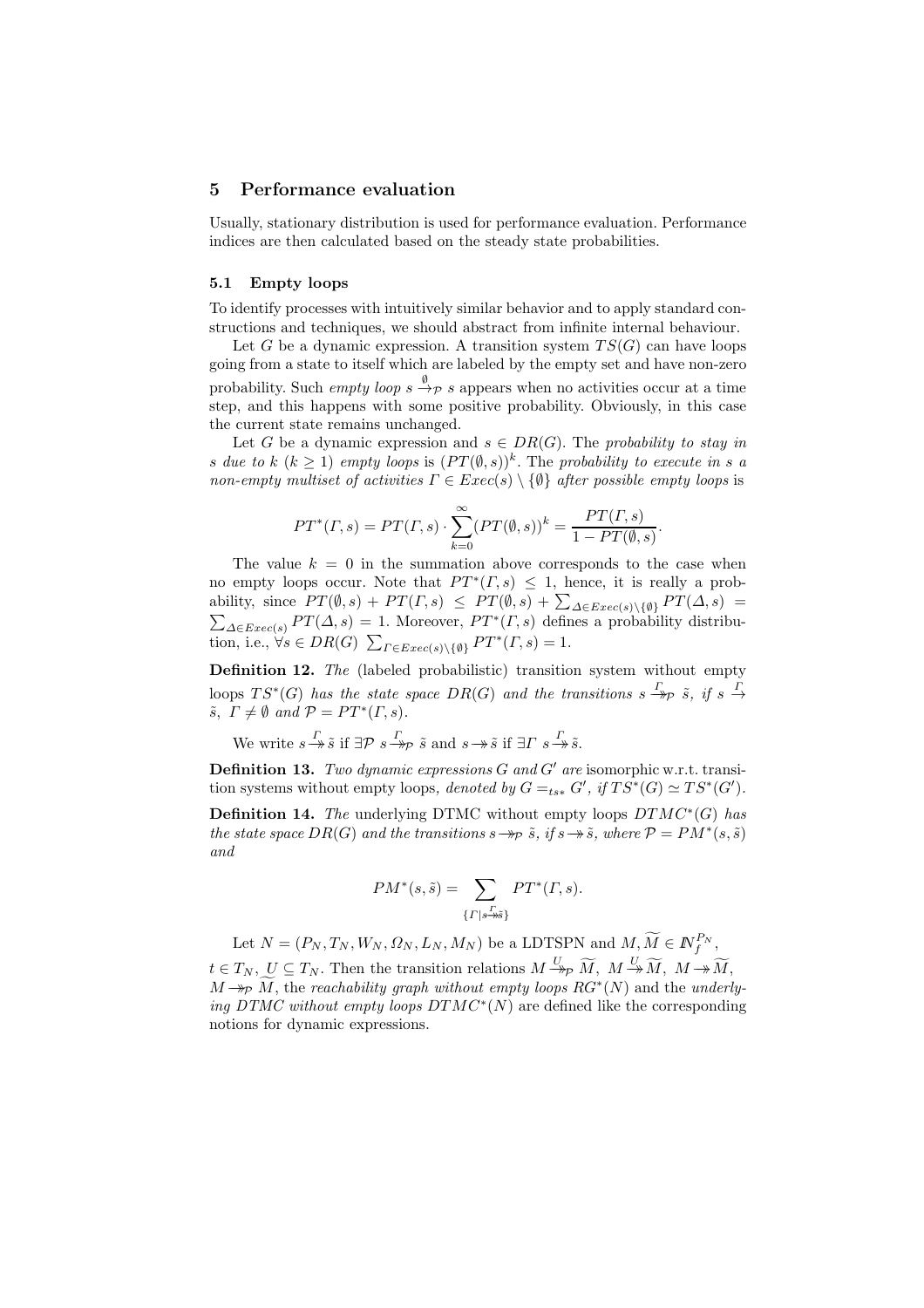Theorem 2. *For any static expression* E

$$
TS^*(\overline{E}) \simeq RG^*(Box_{dts}(\overline{E})).
$$

*Proof.* For the qualitative behaviour, we have the same isomorphism as in PBC. The quantitative behaviour is the same, since the activities of an expression have probability parts coinciding with the probabilities of the transitions belonging to the corresponding dts-box and, both in stochastic processes specified by expressions and dts-boxes conflicts are resolved via the same probability functions. ⊓⊔

Proposition 2. *For any static expression* E

$$
DTMC^*(\overline{E}) \simeq DTMC^*(Box_{dts}(\overline{E})).
$$

*Proof.* By Theorem 2 and definitions of underlying DTMC for dynamic expressions and LDTSPNs, since transition probabilities of the associated DTMCs are the sums of those belonging to transition systems or reachability graphs. ⊓⊔

Theorem 2 guarantees that the net versions of algebraic equivalences could be easily defined. For every equivalence on the transition system without empty loops of a dynamic expression, a similarly defined analogue exists on the reachability graph without empty loops of the corresponding dts-box.

#### 5.2 Stationary behaviour

Let us describe stationary behaviour of infinite stochastic processes specified by expressions of dtsPBC. We shall consider only formulas specifying stochastic processes with an infinite behaviour, thus, the expressions with iteration operator. We suppose that the underlined DTMC of each such an expression is irreducible or contains at least only one irreducible subset of states to guarantee an existence of the steady state.

Let G be a dynamic expression. The elements  $\mathcal{P}_{ij}^*$   $(1 \leq i, j \leq n = |DR(G)|)$ of transition probability matrix (TPM)  $\mathbf{P}^*$  for  $DT\check{MC}^*(G)$  are defined as

$$
\mathcal{P}_{ij}^* = \begin{cases} PM^*(s_i, s_j), \, s_i \to s_j; \\ 0, \qquad \text{otherwise.} \end{cases}
$$

The transient (k-step,  $k \in \mathbb{N}$ ) probability mass function (PMF)  $\psi^*[k] = (\psi_1^*[k], \ldots, \psi_n^*[k])$  for  $DTMC^*(G)$  is the solution of the equation system

$$
\psi^*[k] = \psi^*[0]({\mathbf P}^*)^k,
$$

where  $\psi^*[0] = (\psi_1^*[0], \ldots, \psi_n^*[0])$  is the initial PMF defined as  $\psi_i^*[0] = \begin{cases} 1, s_i = [G]_{\simeq}; \\ 0 \text{ otherwise} \end{cases}$ 1,  $s_i = [\mathbf{U}] \simeq$ ; Note also that  $\psi^*[k+1] = \psi^*[k] \mathbf{P}^*$   $(k \in \mathbb{N})$ .<br>0, otherwise.

The steady state PMF  $\psi^* = (\psi_1^*, \ldots, \psi_n^*)$  for  $DTMC^*(G)$  is the solution of the equation system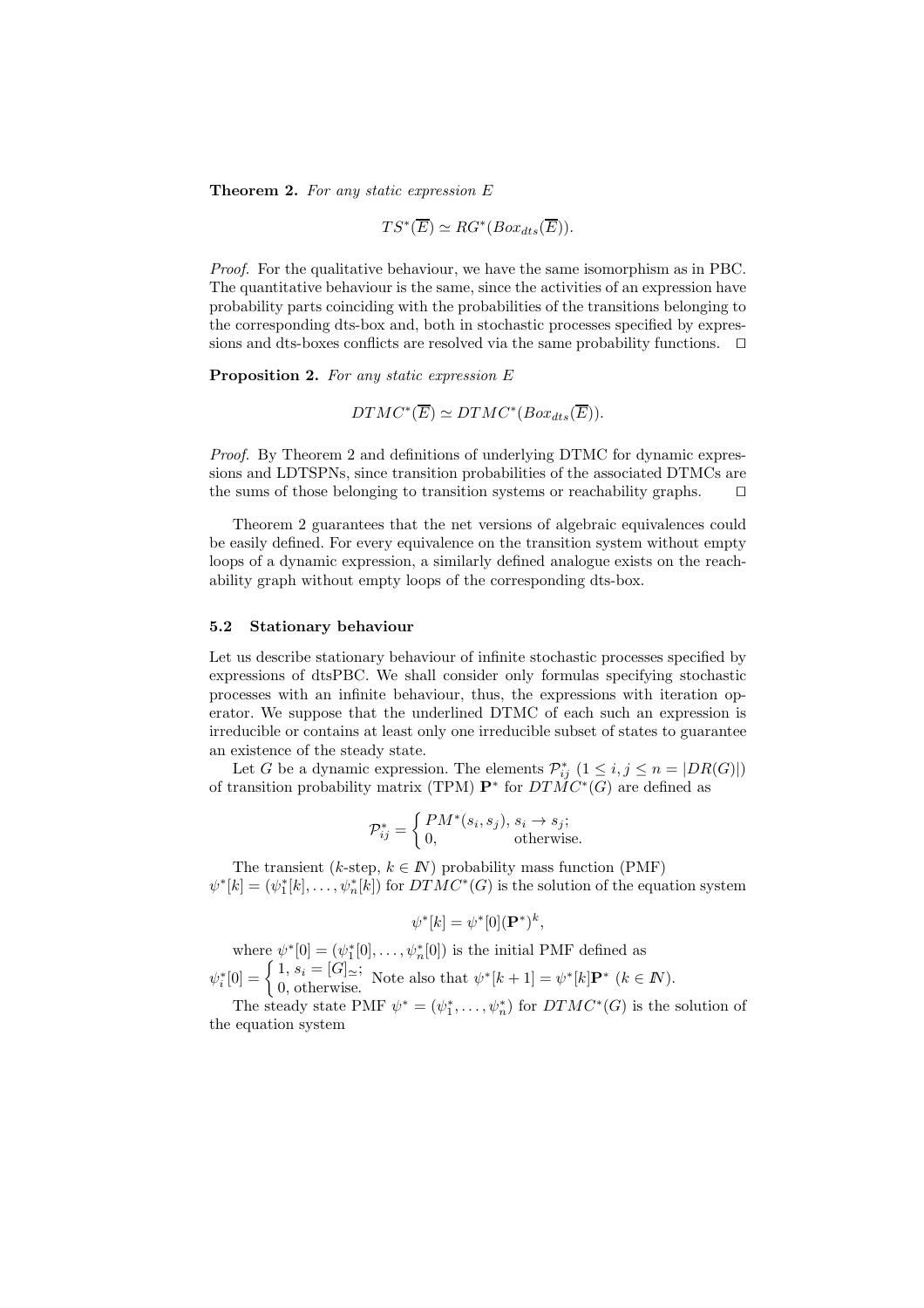$$
\begin{cases}\psi^*(\mathbf{P}^* - \mathbf{E}) = \mathbf{0} \\
\psi^* \mathbf{1}^T = 1\n\end{cases}
$$

where **E** is the unitary matrix of size n and **0** is a vector with n values 0, 1 is that with  $n$  values 1.

When  $DTMC^*(G)$  has the steady state, we have  $\psi^* = \lim_{k \to \infty} \psi^*[k]$ .

#### 5.3 Shared memory system

Consider a model of two processors accessing a common shared memory described in [3] in the continuous time setting on GSPNs. We analyze this shared memory system in the discrete time setting within dtsPBC where concurrent execution of activities is possible. The model performs as follows. After activation of the system (turning the computer on), two processors are active, and the common memory is available. Each processor can request an access to the memory. When a processor starts an acquisition of the memory, another processor should wait until the former one ends its memory operations, and the system returns to the state with both active processors and the available common memory.

The meaning of actions from expressions specifying the system modules is as follows. The action a corresponds to the system activation. The actions  $r_i$  (1 <  $i \leq 2$ ) represent the common memory request of processor i. The actions  $b_i$  and  $e_i$ correspond to the beginning and the end, respectively, of the common memory access of processor i. The other actions are used for communication purpose only via synchronization, and we abstract from them later using restriction. The expression  $\text{Stop} = (\{c\}, \frac{1}{2})$  is c specifies the process that is only able to perform empty loops with probability 1 and never terminates.

The static expression of the first processor is  $E_1 = [(\lbrace x_1 \rbrace, \frac{1}{2}) * ((\lbrace r_1 \rbrace, \frac{1}{2});$  $(\{b_1,y_1\},\frac{1}{2}); (\{e_1,z_1\},\frac{1}{2})) *$  Stop]. The static expression of the second processor is  $E_2 = [\overline{(\{x_2\}, \frac{1}{2}) * ((\overline{\{r_2\}, \frac{1}{2}) ; (\{b_2, y_2\}, \frac{1}{2}) ; (\{e_2, z_2\}, \frac{1}{2})) * \text{Stop}}]$ . The static expression of the shared memory is  $E_3 = [(\{a, \widehat{x_1}, \widehat{x_2}\}, \frac{1}{2}) * (((\{\widehat{y_1}\}, \frac{1}{2}); (\{\widehat{z_1}\}, \frac{1}{2}))])$  $((\{\hat{y}_2\}, \frac{1}{2}); (\{\hat{z}_2\}, \frac{1}{2})))$ ∗Stop]. The static expression of the shared memory system with two processors is  $E = (E_1||E_2||E_3)$  sy  $x_1$  sy  $x_2$  sy  $y_1$  sy  $y_2$  sy  $z_1$  sy  $z_2$  rs  $x_1$ rs  $x_2$  rs  $y_1$  rs  $y_2$  rs  $z_1$  rs  $z_2$ .  $DR(\overline{E})$  consists of 9 isomorphism classes which are not presented here to avoid long and complex notation.

In Figure 1 the transition system without empty loops  $TS^*(\overline{E})$  is presented.

The TPM for  $DTMC^*(\overline{E})$  is  $\mathbf{P}^* =$  $\overline{1}$  $\begin{array}{c} \begin{array}{c} \begin{array}{c} \end{array} \\ \begin{array}{c} \end{array} \end{array} \end{array}$ 0 1 0 0 0 0 0 0  $\frac{1}{3}$   $\frac{1}{3}$  0  $\frac{1}{3}$  0 0 0 0<br>
0 0 0 0  $\frac{1}{6}$   $\frac{1}{5}$   $\frac{3}{6}$   $\frac{1}{6}$   $\frac{1}{6}$ <br>
0 0 0 0 0  $\frac{1}{6}$   $\frac{1}{5}$   $\frac{1}{6}$   $\frac{1}{3}$ <br>
0 0 0 0 0 0  $\frac{1}{2}$   $\frac{1}{2}$   $\frac{3}{6}$ <br>
0 0 0 0 0 0  $[0 0 1 0 0 0 0 0 0]$ Ĭ.  $\begin{array}{c} \begin{array}{c} \begin{array}{c} \begin{array}{c} \end{array} \\ \end{array} \end{array} \end{array}$ .

In Table 1 the values are presented, and in Figure 2 an alteration diagram is depicted for the transient state probabilities  $\psi_i^*[k]$   $(i \in \{1, 2, 3, 5, 6, 8\})$  of the shared memory system at the time moments  $k$  ( $0 \leq k \leq 10$ ). It is sufficient to consider the probabilities for the states  $s_1, s_2, s_3, s_5, s_6, s_8$  only, since the corresponding values coincide for  $s_3$ ,  $s_4$  as well as for  $s_5$ ,  $s_7$  as well as for  $s_8$ ,  $s_9$ .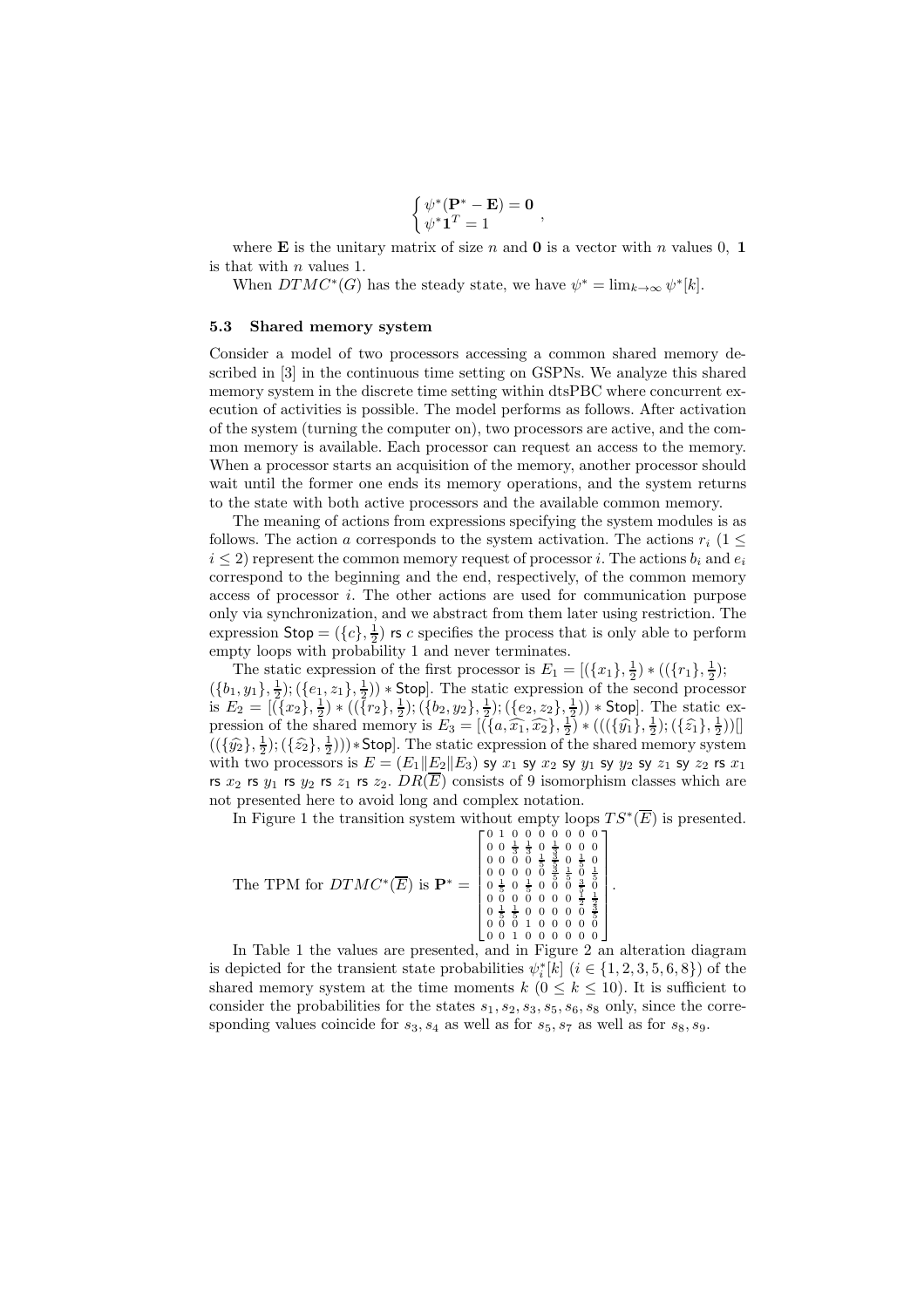

Fig. 1. The transition system without empty loops of the shared memory system

Table 1. Transient state probabilities of the shared memory system

| $\kappa$                          | HO 1 |                                   |        |        | b |  |                                                                                                                                                   | 10 | $\infty$                                                           |
|-----------------------------------|------|-----------------------------------|--------|--------|---|--|---------------------------------------------------------------------------------------------------------------------------------------------------|----|--------------------------------------------------------------------|
| $\psi_1^*[k]$ 10                  |      |                                   |        |        |   |  |                                                                                                                                                   |    |                                                                    |
| $\psi_2^*[k]$ 01                  |      |                                   |        | 0.0267 |   |  | $[0.0197]0.0199]0.0047]0.0199]0.0160]0.0144$                                                                                                      |    |                                                                    |
|                                   |      | $\psi_3^*[k]$ 0 0 0.3333          |        |        |   |  | $[0.2467] 0.2489] 0.0592] 0.2484 \overline{0.2000} 0.1071] 0.2368] 0.1794$                                                                        |    |                                                                    |
| $\psi_5^*[k] \,   \, 0 \, 0 \,  $ |      |                                   | 0.0667 |        |   |  | $[0.0493] 0.0498] 0.0118] 0.0497] 0.0400] 0.0214] 0.0359$                                                                                         |    |                                                                    |
|                                   |      | $\psi_6^*[k]$   0 0 0.3333 0.4000 |        |        |   |  | $\overline{)0.3049}$ $\overline{)0.2987}$ $\overline{)0.0776}$ $\overline{0.3047}$ $\overline{)0.2416}$ $\overline{)0.1351}$ $\overline{)0.2201}$ |    |                                                                    |
| $ \psi_8^*[k] 0 0 $               |      |                                   |        |        |   |  |                                                                                                                                                   |    | $[0.2333]0.2400]0.0493[0.2318]0.1910[0.0956]0.2221]0.1662[0.1675]$ |



Fig. 2. Transient state probabilities alteration diagram of the shared memory system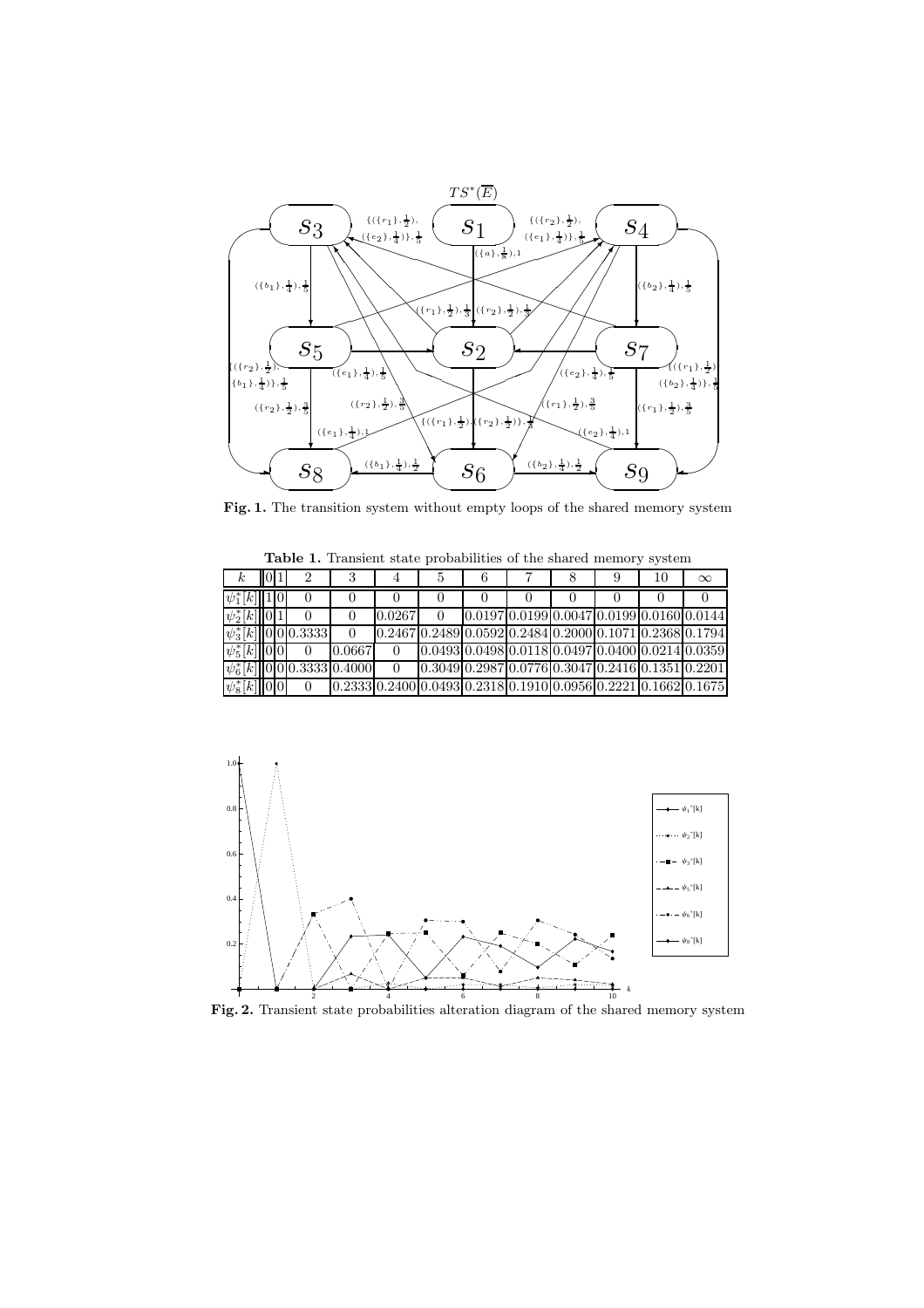The steady state PMF  $\psi^*$  for  $DTMC^*(\overline{E})$  is

$$
\psi^*=\left(0,\frac{3}{209},\frac{75}{418},\frac{75}{418},\frac{15}{418},\frac{46}{209},\frac{15}{418},\frac{35}{209},\frac{35}{209}\right).
$$

We can now calculate performance indices.

- The average recurrence time in the state  $s_2$ , where no processor requests the memory, called the *average system run-through*, is  $\frac{1}{\psi_2^*} = \frac{209}{3} = 69\frac{2}{3}$ .
- The common memory is available in the states  $s_2, s_3, s_4, s_6$ . The steady state probability that the memory is available is  $\psi_2^* + \psi_3^* + \psi_4^* + \psi_6^* = \frac{3}{209} + \frac{75}{418} + \frac{75}{209} + \frac{46}{209} = \frac{124}{209}$ . Then the steady state probability that the memory is used (i.e., not available) called the *shared memory utilization* is  $1 - \frac{124}{209} = \frac{85}{209}$ .
- The common memory request of the first processor  $(\lbrace r_1 \rbrace, \frac{1}{2})$  is possible from the states  $s_2, s_4, s_7$ . The request probability in each of the states is a sum of execution probabilities for all multisets of activities containing  $({r_1}, \frac{1}{2})$ . 2 Thus, the *steady state probability of the shared memory request from the first* processor is  $\psi_2^*$   $\sum_{\{ \Gamma | (\{r_1\}, \frac{1}{2}) \in \Gamma \}} PT^*(\Gamma, s_2) + \psi_4^*$   $\sum_{\{ \Gamma | (\{r_1\}, \frac{1}{2}) \in \Gamma \}} PT^*(\Gamma, s_4) +$  $\psi_7^* \sum_{\{ \Gamma | (\{r_1\},\frac{1}{2}) \in \Gamma \}} PT^*(\overline{T},s_7) = \frac{3}{209} \cdot (\frac{1}{3} + \frac{1}{3}) + \frac{75}{418} \cdot (\frac{3}{5} + \frac{1}{5}) + \frac{15}{418} \cdot (\frac{3}{5} + \frac{1}{5}) = \frac{38}{209}.$

In Figure 3 the marked dts-boxes corresponding to the dynamic expressions of two processors and shared memory are depicted, i.e.,  $N_i = Box_{dts}(\overline{E_i})$  (1  $\leq$  $i \leq 3$ ). In Figure 4 the marked dts-box corresponding to the dynamic expression of the shared memory system is presented, i.e.,  $N = Box_{dts}(\overline{E}).$ 



Fig. 3. The marked dts-boxes of two processors and shared memory